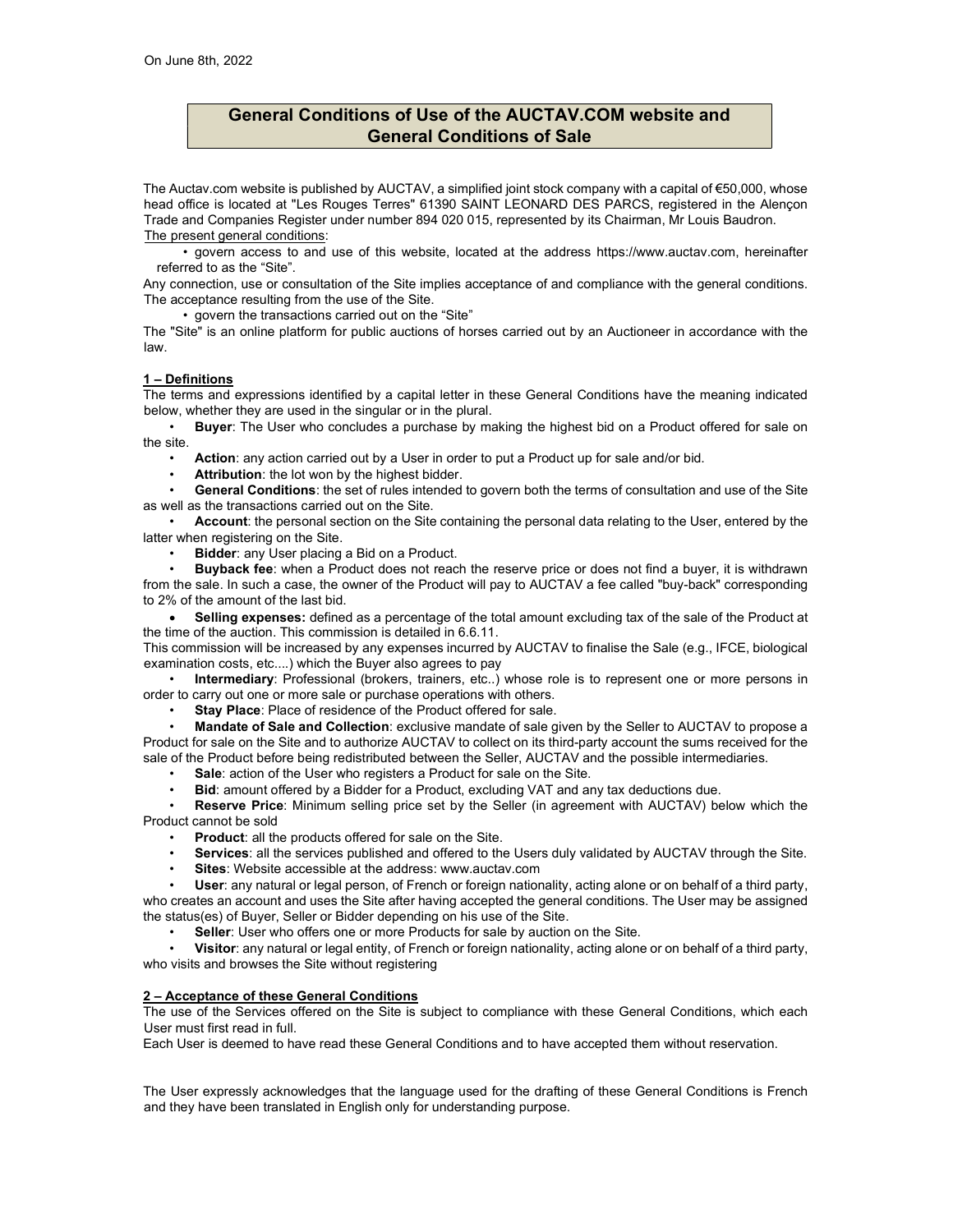For any of an Account or any placing of a purchase order, the acceptance of the present General Conditions is materialized by a compulsory validation mechanism by ticking a box and clicking on the buttons "ok / Log in / Sign up".

AUCTAV reserves the right to modify or complete at any time the present General Conditions, in particular in order to adapt them to the evolution of the legislation and/or the evolution of the Services. The modification will take effect immediately upon the posting of the updated General Conditions on the Site.

If a modification or addition is likely to have a significant impact on the rights and obligations of the Users, AUCTAV will inform them on the first page of the Site.

If the User continues to use the Site after the modification of the General Conditions, he irrevocably accepts the new rules. On the other hand, if the User does not approve the modifications of the General Conditions, he has the only possibility to stop using the Site and, if necessary, to delete his Account. If one or more provisions of these General Conditions are declared null and void, unwritten or without effect, the other provisions will not be null and void and will continue to produce all their effects. By creating an Account, the User declares that he is of legal age, has the legal capacity to engage in and use the Services in accordance with these General Terms and Conditions and the applicable regulations.

Users also accept that different, modified or additional rules to those stipulated in these General Conditions may be applicable to the sale and/or purchase of certain Products. These will be mentioned with the corresponding Product on the Site.

# 3 – Access to the Site

The Site is accessible 24 hours a day, 7 days a week, except in cases of force majeure, third-party events and/or maintenance work and interventions necessary for its proper functioning. In case of planned interruption, this will be notified by means of a warning on the homepage or by any other means.

AUCTAV shall not be liable in case of interruption of the networks providing access to the Site, total or partial unavailability of the Site resulting in particular from the telecommunication operator, in case of transmission errors or problems related to the security of transmissions, in case of failure of the receiving equipment or the telephone line of the Users.

Access to the Site requires sufficient broadband Internet access and the use of a suitable access terminal (computer or other) (any costs related to Internet access and the pricing policy of the access providers remain the responsibility of the Users).

AUCTAV shall not be held responsible if Users:

• are unable to connect to the online auction service due to any technical problem or any problem related to network congestion or the use of an inappropriate speed.

• Suffer damage as a result of such failure.

#### 4 – Registration to the Auction Service

#### 4.1 – Creation of an Account

Each Visitor who wishes to access the Site's Services must first create an Account, by giving his identity or that of his company.

The User guarantees to AUCTAV that the information he/she provides when creating his/her Account (surname, first name, landline and mobile phone number, email address, postal address where the User wishes to be domiciled for the purposes of the Sales, date of birth, bank imprint, etc.) is exhaustive, reliable and up to date. Any false declaration engages his own responsibility. The Visitor, a potential future User, by registering on the Site certifies that he is at least 18 years old and refrains from creating an Account in the name of a third party, with the exception of users acting in a professional capacity.

In such a case, the User will be required to indicate his capacity by identifying himself as such when creating his Account.

The User acting as a professional:

• Is required to comply with all applicable tax legislation and regulations and in particular to register all necessary data such as the VAT number of the Company he represents.

• Assumes full responsibility for the consequences of providing incomplete or inaccurate information about its tax position, and fully guarantees AUCTAV for any claim from third parties, including the tax authorities, and all damages and associated costs that may arise

• Accepts that he is marked as a "professional" during his Actions on the Site.

Finally, the User accepts, for all matters concerning the commitments and packages of the Products presented for sale, to submit to the regulations of:

- a) « France Galop » : https://www.france-galop.com
- b) « Le Trot » : https://pro.letrot.com

# 4.2 - Validation / Modification / Termination by AUCTAV

4.2.1 The attention of the User is drawn to the fact that AUCTAV may verify the information provided at the time of the creation of the account and in particular may request any proof of identity from the Users.

4.2.2 AUCTAV also reserves the right to modify the status of an Account, in particular in the case where the User registered as a private individual is a company.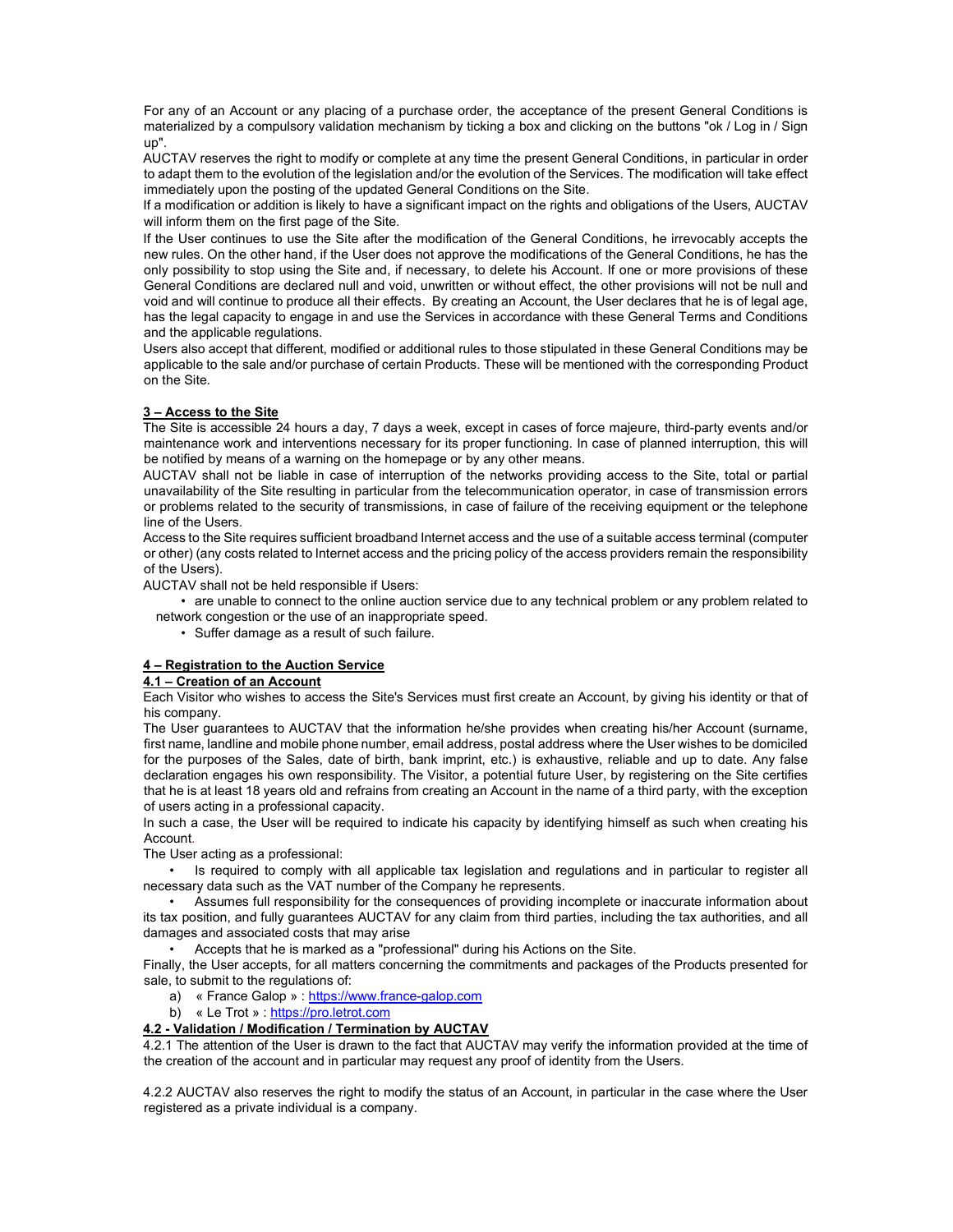4.2.3 The User also acknowledges that AUCTAV has the right to suspend and/or terminate his Account immediately and to refuse the use of the Services for any reason and without any prior notice, in particular in case of violation of these General Conditions, of a legal request, of a well-founded request made by another User or if the User's actions are likely to cause financial losses or to engage the legal liability of AUCTAV or that of the Users.

AUCTAV will not be held responsible in case of suspension and/or termination of an Account.

# 4.3 Express acceptance of the General Conditions

When validating his Account creation, the Visitor must first accept the General Conditions. This acceptance will be materialised by a click on the "sign up" box at the bottom of the Account creation form. Once his Account has been created, the Visitor becomes a User of the Site. When registering, the Visitor must choose a User name and a confidential and personal code that allows him (1) to access his Account (2) to place Auctions and (3) to offer Products for sale.

The User is responsible for the proper use and maintenance of the confidentiality of his User name/confidential code combination. The disclosure to others of the User name and personal code is likely to engage his responsibility. AUCTAV can in no way be held responsible for the use of the Services by the User from his Account.

#### 5. Obligations and Guarantee of the Seller

# 5.1. Sale process

In order to be able to put Products on sale through the Site, the Seller must:

• Contact the AUCTAV sales team at the following number: +33(0)9 51 56 57 95 (price according to suppliers) or by e-mail: contact@auctav.com

• Sign a Sale and Collection Mandate with AUCTAV

# 5.2. Declaration obligations of the Seller

Any Seller offering a Product for sale declares and undertakes to:

• be the full owner of the Product or to be authorised by all the co-owners to act on their behalf.

• have all powers to conclude the Sale Mandate and the Collection Mandate in order to proceed to the sale of the Product

• guarantee to AUCTAV that the information provided on the Product is exhaustive, reliable and up to date and in particular concerning the pedigree or origin of the Product offered for sale (For example, was the Product born in France or born in another country but considered as a Product born and bred in France within the meaning of Article 86 of the French Gallop Racing Code?)

In order to ensure better readability of the pedigree, AUCTAV will draw up a summary presentation sheet for each Product offered for sale. However, the information on this sheet is only given as an indication and consequently has no contractual value (AUCTAV cannot guarantee their accuracy or their exhaustive character).

AUCTAV can only answer for the conformity of the declarations given by the Seller and those given to the public, but is in no way responsible for the accuracy and the sincerity of the declarations made by the Seller. Therefore, the Seller indemnifies AUCTAV against all claims from third parties, for inaccurate or incomplete statements made by him.

### 5.3. Veterinary File of the Product offered for Sale

The elements of the veterinary file of the Product offered for sale are, in agreement with the Seller, defined by AUCTAV. AUCTAV shall place the veterinary file provided by the Seller and/or its veterinarian on the Site. In such a case, the potential bidders have the right to:

• consult, at their own expense, the entirety of the said files through a veterinarian of their choice (the duly appointed veterinarians will be given an access code by AUCTAV to connect to the digital file of the Product).

• have the Product clinically examined, at their own expense, by the veterinarian of their choice. The individual veterinary file of a Product presented for sale on the Site is compiled by the Seller with the assistance of its veterinarian. This file may contain X-rays (carried out according to the international protocol or the one established by the Association of Equine Veterinarians), endoscopy videos as well as all the documents that the Seller, advised by AUCTAV, deems useful to bring to the attention of the potential Bidders. The constitution of the veterinary file is placed under the sole and entire responsibility of the Seller.

Prior to any consultation of a file, the veterinarian appointed by a potential Bidder undertakes to keep confidential the information he will be led to collect in the course of his/her examination. AUCTAV cannot be held responsible for any error or lack of legibility of the medical records or for any malfunction of the equipment used.

Prior to any consultation of a file, the veterinarian appointed by a potential Bidder undertakes to keep confidential the information he will be led to collect in the course of his/her examination. AUCTAV cannot be held responsible for any error or lack of legibility of the medical records or for any malfunction of the equipment used.

Thus, in the event of an accident caused to a Product examined by a potential bidder and/or his veterinarian, the latter shall be solely responsible and shall bear the direct and indirect consequences thereof. Sellers and Buyers commit themselves not to seek the responsibility of AUCTAV for any cause whatsoever.

Any potential bidder who, by himself or through the intermediary of his veterinarian, has had or could have had access to the information available on the product (at the place where it is staying or through an online consultation), will not be able to invoke hidden vices to obtain the cancellation of the sale.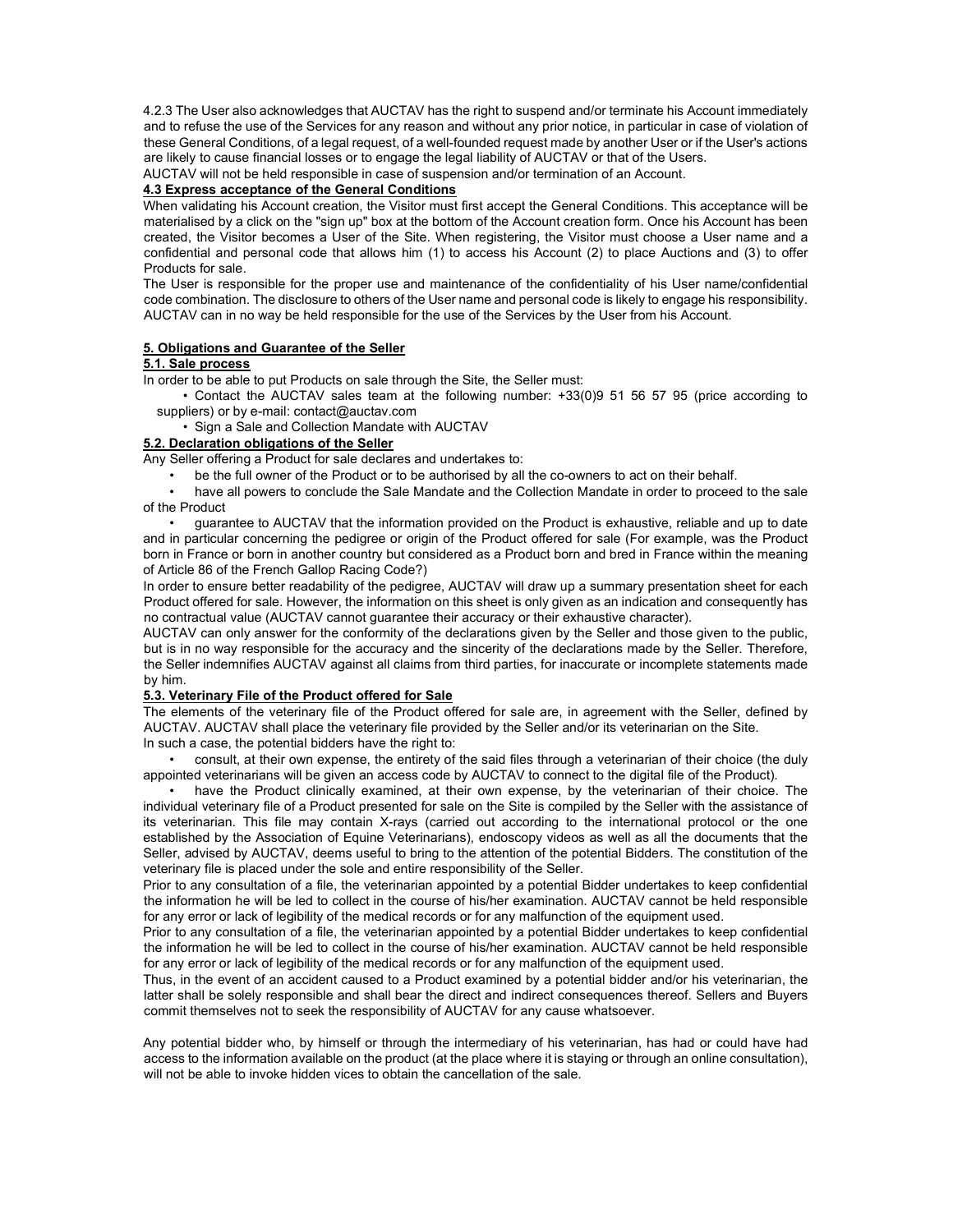### 5.4. Seller's guarantees

The Product offered for sale by the Seller is sold with the ordinary legal guarantees.

Thus, the Buyer may request the cancellation of the sale in the event of stable vices, inspiratory noises and locomotor ataxia of which he was not aware before the sale.

# 5.4.1 – Stable vices

Stable faults such as wind-sucker (the Product habitually sucks in or swallows air, with or without leaning on fixed objects with its incisors), habitual weaver (the Product habitually swings its head and neck, from right to left and transfers its weight from one of its front legs to the other alternately), and habitual box walker (the Product walks back and forth or around the box repeatedly and without reason) must be announced on the site, failing which the Buyer may request the cancellation of the sale.

#### 5.4.2 – Inspiratory noises

Any Product that is whistler and/or a roarer (i.e., likely to make an abnormal inspiratory noise when subjected to sustained exercise, and whose endoscopic examination reveals Laryngeal Hemiplegia), that has undergone an operation for the correction of whistling and or roaring and more generally any Product making abnormal inspiratory noises may be returned, unless it has been described as such by the Seller.

### 5.4.3 – Locomotor Ataxia

Any Product suffering from locomotor ataxia may be returned unless it has been described as such by the Seller. 5.4.4 - Specific procedure for cases referred to in articles 5.4.1 / 5.4.2 and 5.4.3

In the event of a stable vice, abnormal respiratory inspiratory sounds or Locomotor Ataxia not declared by the Seller, the Buyer may request the cancellation of the sale by sending a complaint to AUCTAV no later than 5:00 p.m. on the 7th day following the receipt of the Product by the Buyer, by postal or electronic mail (with acknowledgement of receipt), accompanied by a veterinary certificate confirming the grievances raised.

If the conclusions of the veterinary certificate produced by the Buyer are contested by the Seller, AUCTAV will appoint a veterinarian in charge of carrying out an amicable contradictory expertise (the Seller and the Buyer may be assisted by their own veterinarian on this occasion)

The costs of this expertise shall be borne equally by the Seller and the Buyer.

If the parties fail to reach an agreement following this counter-assessment, the Buyer may take the matter to court in accordance with the ordinary means of recourse. To do so, the Buyer shall have a limitation period of 30 days from the date of receipt of the amicable assessment report.

#### 5.4.5 - Specific procedure for screening for Non-Steroidal Anti-Inflammatory Drugs (NSAIDs), Androgenic Anabolic Androgenic Steroids (AAS), Biphosphonates or Piroplasmosis

A Product may be returned to its Seller in the event that the blood sample of this Product (taken on the day of sale or the following day by the veterinarian appointed by AUCTAV and analysed by an approved laboratory) detects the presence of NSAIDs, AAS, biphosphonates or the seropositivity of the Product to Piroplasmosis (Theileria Equi or Babesia Caballi), in accordance with the norms and thresholds defined by the OIE.

In the event of a positive result, the Seller undertakes to bear the full cost of the analysis. Failing this, the Buyer shall be obliged to bear the full cost of the analysis.

The withdrawal from the Product shall be made under the following conditions:

- a) The Buyer shall irrevocably instruct AUCTAV to take a sample from the said Product and have it analysed for the presence of NSAIDs or Piroplasmosis
- b) The collection instruction given by the Buyer shall be made by the latter immediately after the purchase of the Product and in writing
- c) Upon acceptance of the collection order by AUCTAV, a member of the veterinary team designated by AUCTAV will collect the Product.

The results of the blood analysis of the Product shall be communicated to the Buyer and the Seller in confidence by AUCTAV, which shall not be liable for any loss or expense incurred by either party arising from such results.

In the event that the Buyer takes the Product out of France before AUCTAV has been informed of the results of the blood test performed on the said Product, the Buyer shall be obliged to keep the Product, even if the results show the presence of NSAID or Piroplasmosis.

In the event that the Buyer decides to cancel the Sale, he should notify his decision to AUCTAV by registered letter with acknowledgement of receipt within seven days from the date on which AUCTAV will have informed him of the positive result of the blood test. In the absence of such a notification within the aforementioned period, the Buyer shall be required to keep the Product.

As soon as AUCTAV has acknowledged receipt of the Buyer's notification, AUCTAV will in turn notify the Seller and confirm to the Buyer that the sale is automatically cancelled.

The Buyer shall however bear all risks attached to the Product from the time of the pronouncement of the adjudication until the resolution of the Sale

No claim by the Buyer will be admissible in the event that he has not paid the amount of the Auction (plus the selling expenses and the various expenses listed in these conditions),

The Seller shall then be responsible for recovering the Product from the Buyer. The Seller shall furthermore:

pay to AUCTAV upon presentation of an invoice all costs and expenses paid by AUCTAV and attached to the sampling and analysis as well as the commissions provided for in the general conditions for Buyers and Sellers if the sale had not been resolved.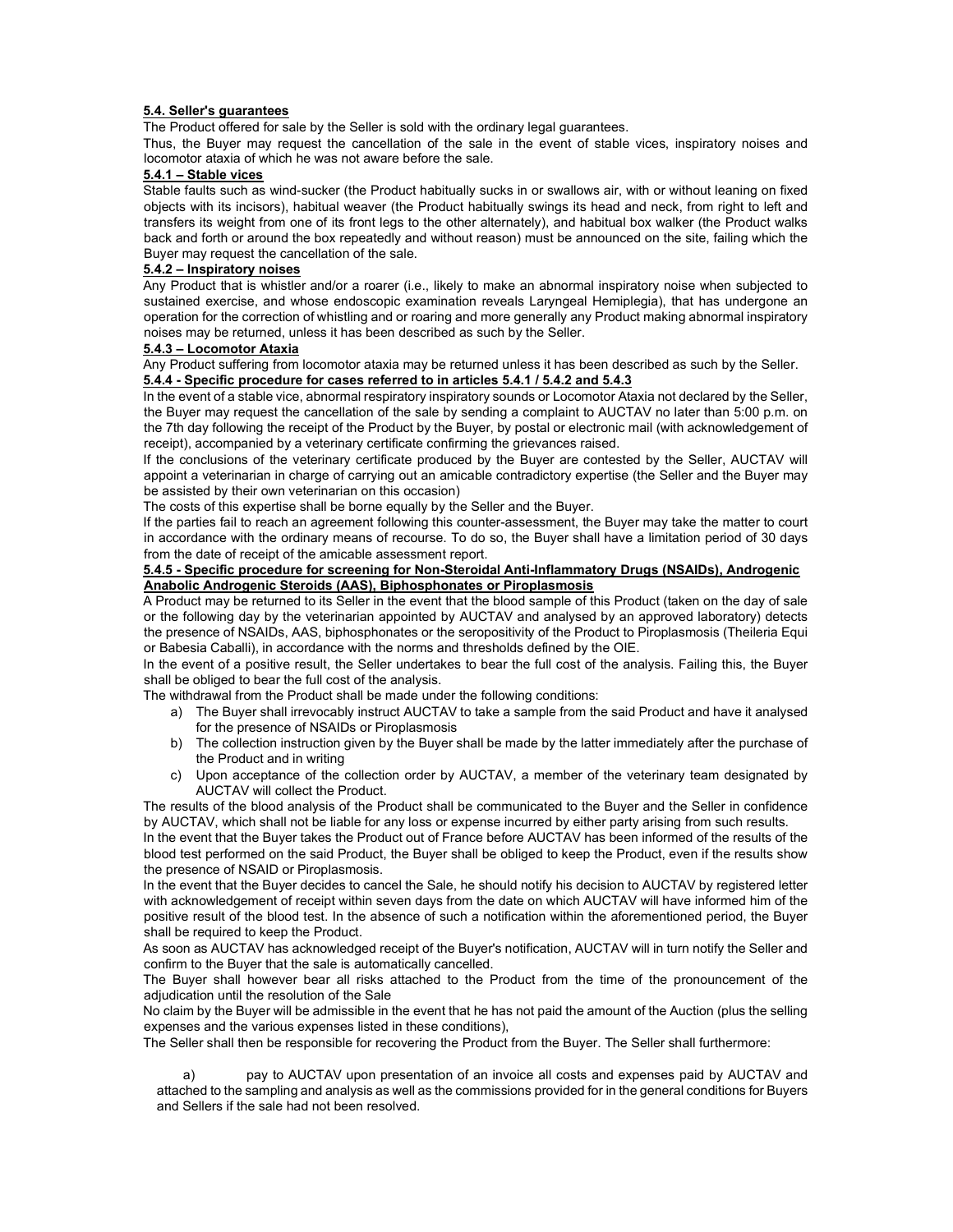b) indemnify AUCTAV for all costs and expenses of any nature generated by the cancellation of the sale (costs of proceedings...).

All notifications relating to the present provisions shall be made in writing and sent by registered letter with acknowledgement of receipt to the Seller or to the Buyer at the addresses mentioned on the documents relating to the Sale or, failing that, at their domicile or usual registered office. Such notice shall be given or deemed to have been given on the date of its receipt by the addressee.

# 5.5. Absence of a Product on the day of the sale

In case of absence, on the day of the sale, of a Product listed in the catalogue, the Seller will owe AUCTAV (except in case of force majeure duly justified by a veterinary certificate delivered to AUCTAV at the latest the day before 4 p.m. of the day of the scheduled Sale) an indemnity equal to 6% of the estimated value of the Product before tax with a minimum of 2500 €uros before tax. This indemnity will also be due in case of amicable sale prior to the scheduled sale by AUCTAV.

# 5.6. Production of documents relating to the Product

The Products registered by the Seller must be accompanied by all the documents required by AUCTAV, in particular and without the following list being exhaustive:

- The ownership card,
- The identification passport up to date with the vaccinations,
- The health certificates specific to each category of Products,
- A veterinary certificate (drawn up according to the model available from the AUCTAV teams) dated less than 30 days before the sale,
- The certificate of service for mares in foal, regardless of the nature of the service contract

AUCTAV reserves the right to refuse the sale of a Product for which the Seller would not produce the totality of the above-mentioned documents at least 2 working days before the date of the scheduled sale.

The payment to the Seller shall not be made until the Seller has provided AUCTAV with the receipt of the accompanying documents by the Buyer. This delivery must be made at the latest on the day of receipt of the product by the Buyer.

#### 6. Provisions applicable to auctions on the Site

#### 6.1. General

The online auctions proposed by AUCTAV are governed by the law of 10 July 2000 on the regulation of voluntary sales of furniture by public auction, by the law of 20 July 2011 on the liberalization of voluntary sales of furniture by public auction, as well as by the provisions of the French Commercial Code.

The following provisions are intended to specify the rules applicable to transactions conducted on the Site by AUCTAV. They are deemed to be known and accepted by the Sellers and by the Buyers, the acceptance being materialized by a box to be ticked at the time of the registration/creation of the Account and by clicking on the buttons "ok/Log in / Sign up".

The responsibility of AUCTAV and the Ministerial Officer shall not be sought by the Seller or by the Buyer outside the limits of responsibility set out in these General Conditions.

#### 6.2. Conditions

The online auction system allows Sellers to offer their products to potential Buyers from all over the world. These potential Buyers bid via the Site and the highest bidder at the close of the online event becomes the final Buyer of the Product subject to its creditworthiness.

Auctions take place against immediate cash payment by the Buyer.

AUCTAV and/or the Ministerial Officer in charge of the sale reserve the right to refuse bids from any Bidder who has not paid a previous Auction.

AUCTAV and/or the Ministerial Officer will only be able to award a Product if the final price of the said Product reaches the minimum sum of 1500 (one thousand and five hundred) €uros. If the minimum sum of 1500 (one thousand and five hundred) €uros is not reached, AUCTAV will simply withdraw the Product from the Sale.

Bids are made in successive tranches of 500 (five hundred) €uros up to 10 000 (ten thousand) €uros and then in successive tranches of 1000 (one thousand) €uros beyond 10 000 (ten thousand) €uros.

In accordance with the law, Bids will be indicated and taken in euros. Simultaneous translation into foreign currencies is given as an indication only.

#### 6.3. Irresponsible Bid

Within 15 days after the sale, AUCTAV will inform the Seller of the Buyer's default or incapacity. In such a case, in the absence of contrary instructions from the Seller, AUCTAV expressly reserves the right to proceed, on the occasion of the next online sale, to the resale of the Product on the basis of a irresponsible bid, without the difference in price being claimed by the Seller from AUCTAV.

The defaulting Buyer will then be required to pay the difference between the price awarded to him and the price of the resale on irresponsible bidding, and will not be able to claim to keep the surplus, if any, this difference remaining acquired by the Seller.

AUCTAV will only be bound to pay the Seller the amount of the resale on " irresponsible bid".

In the event of resale by way of a irresponsible bid, and always in the absence of instructions to the contrary from the Seller given to AUCTAV before the resale, the conditions agreed with the Seller at the time of the first sale will remain valid.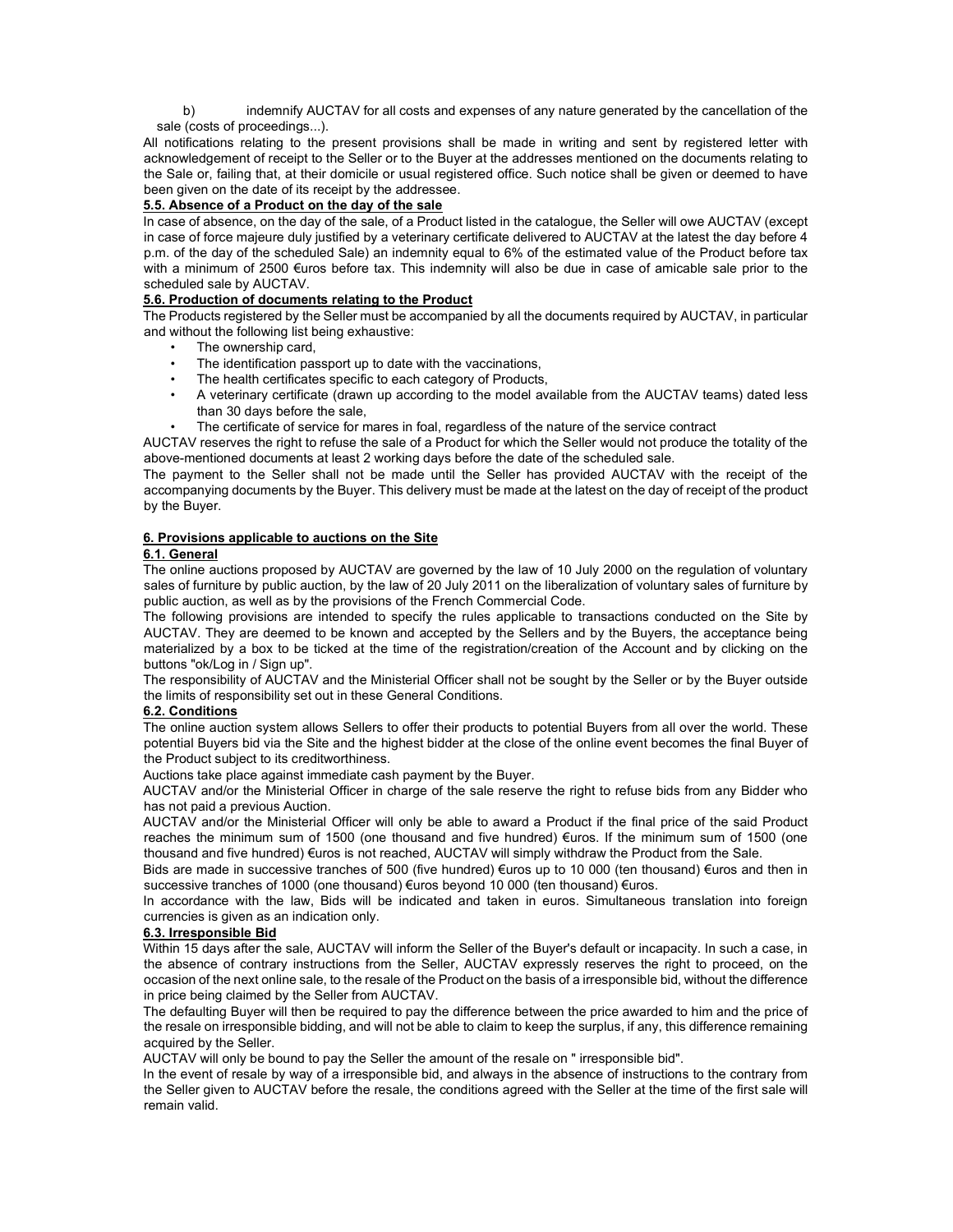# 6.4. Guarantee concerning redhibitory vices

The Products presented at public auctions are sold with the sole legal guarantee of the French Rural Code (article L 213-1 and R 213-1 and following) to the exclusion of any other guarantee.

Any action based on the said redhibitory vices must be brought by the Buyer in accordance with the provisions of articles R 213-3 et seq. of the French Rural Code, i.e., within 10 days of delivery/acceptance by the Buyer, not including the day of delivery, with the exception of periodic fluxion and infectious anaemia, for which the period is 30 days, not including the day of delivery. Any time limit expires on the last day at midnight. The period that would normally expire on a Saturday, Sunday or public holiday shall be extended until the next working day. Within the aforementioned time limits, and under penalty of inadmissibility, the Buyer must submit a request to the Judge of the Court of First Instance where the animal is located in order to obtain the appointment of experts responsible for drawing up a report on the examination of the animal. Within these same time limits, the Buyer must introduce one of the actions opened by the existence of a redhibitory vice as defined in articles L.213-1 to L.213-9 of the French Rural Code. Within these same time limits, the Buyer must notify the Seller and AUCTAV (by registered letter) of the presentation of his request to the Judge of the Court of First Instance.

The action for rescission of the sale, initiated by the Buyer, must be brought directly against the Seller. In no case, this action can put in question the responsibility of AUCTAV or the auctioneer. No claim is admissible if the Buyer has not paid the total amount of his purchase in cash. In case of redhibitory vice, the funds will be blocked at AUCTAV.

# 6.5. Particular sales

### 6.5.1 –Sale of broodmares

Any Seller of broodmares is required to specify in the catalogue: the state of gestation of the Product (attested by a veterinary certificate drawn up within 8 days prior to the sale), the production of the mare, year by year, since her entry into the stud farm, with, for products that have disappeared, the indications: stillborn, dead at birth or accidentally dead; the date of the last covering; the presumed state of gestation, abortions, twins.

The Buyer is entitled to have the broodmare examined by a veterinary surgeon of his choice within 48 hours of the sale and before the Product has left its Stay place. In the event of vacancy noted at this examination, the sale will be cancelled by operation of law within 30 days of the sale and the Buyer will be immediately reimbursed for his purchase.

The Seller is responsible for the accuracy of this information. Any recourse by the Buyer for error or omission may only be made against the Seller.

Any broodmare sold "empty" after indication that she has beeń covered, and which will prove to be "in foal" afterwards, shall be returned to the Seller. The latter shall then return to the Buyer:

- a) the purchase price plus interest at 5% per annum,
- b) the costs of sale,
- c) the price of the board at the current rate.

Full payment shall be made within 15 days of receipt of the registered letter from the Buyer advising him that the broodmare has been recognised as being in foal.

The Buyer will however have the possibilitý to keep the brood mare, if he so wishes, by offering the Seller the simple reimbursement of the price of the covering, without any additional costs.

In the event that̀ the Buyer will have let the mare foal, he will be considered́ to have accepted́ to pay the price of the covering to the Seller whether the product is born viable, or not.

The potential bidder of a filly coming out of training is entitled, prior to the sale, to ask the Seller for permission to have her examined by a veterinarian, with a view to ascertaining her fitness for breeding, in particular with regard to the condition of her genitalia.

# 6.5.2 –Sale of Foals

Foals will be sold in their condition at the time of sale.

However, they will only be available for delivery/pick-up on the day of their weaning, the estimated date of which will be shown on the Product page of the Website, or on 1 November of their foal year at the latest.

Unless otherwise agreed between the parties and notwithstanding the transfer of ownership, the Seller undertakes to bear the costs of boarding/maintenance of the Product until it is weaned, the Buyer undertaking to bear the veterinary and farrier costs of the said Product.

#### 6.5.3 –Sale of Male Horses

Unless otherwise specified, a male horse is not sold with the guarantee that it can be used for breeding. In particular, the quality of his semen may not be invoked as a reason to cancel the sale.

#### 6.6. Unwinding of the Sale

# 6.6.1. Sale by Sealed bid

The Seller can specify during the registration of his Product to the sale, if he opts for a Sealed bid.

In this event, Bidders' offers will be confidential and can potentially be realised until the date and hour mentioned on the presentation of the Product on the Site.

Offers will only be possible through the Site and will only be valid once they are definitively confirmed.

The most advantageous financial offer among the whole offers received will be hold except in case of a Sale with Reservation (see Article 6.6.2). Bidders will be then informed of either the refusal or the acceptance of their offer according to conditions referred in Article 6.6.5.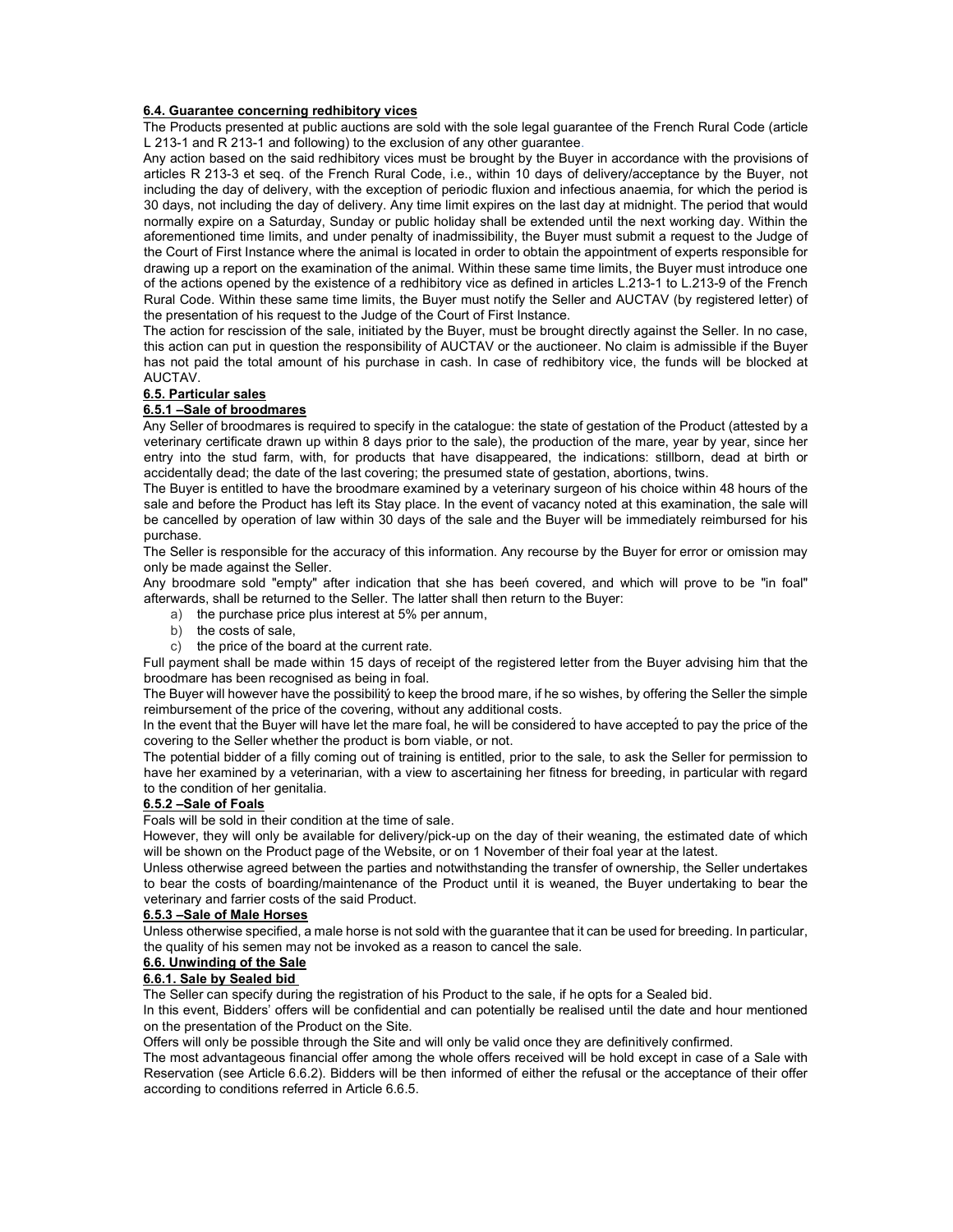# 6.6.2. Sale with Reservations

The Seller must specify when registering his Product for sale, if he intends to impose a minimum price below which he does not intend to let the Product be sold.

The Seller or his representative may intervene during the sale to ensure that the final hammer price reaches the set reserve price (the reserve price being adjustable downwards at any time by the Seller or his representative during the sale). If the reserve price is not defended by the Seller or his representative during the online auction, AUCTAV will consider that they agree to let the Product be sold to the highest and last bidder, even if the amount of this last bid is lower than the reserve price previously fixed).

No bid of the Seller or his representative will be taken into account by AUCTAV beyond the fixed reserve price.

In case of buy back of the Product by the Seller or his representative beyond the fixed reserve price, they shall substitute themselves to the Buyer in all his obligations and shall bear the costs normally borne by the Buyer and those borne by the Seller.

## 6.6.3. Sale due to dissolution of an Association

When a sale is scheduled due to the dissolution of an association between co-owners, the Seller will not be able to impose a Reserve Price for the entire Product offered for sale.

The other co-owners will still be able to bid individually or collectively on the whole of the Product offered for sale and have it sold. In such a case, the purchase costs will be exclusively on the part that did not belong to them and the redemption costs on the part that did belong to them.

# 6.6.4. Closing of the Sale / "Extra-Time" Rule

The end of the Sale of the Product is programmed at a precise time indicated by a countdown displayed on the Product description sheet.

This end of the Sale can nevertheless be postponed if a Bid is placed in the minute preceding the end of the Sale. In such a case, the "Extra-Time" rule makes it possible to extend the auction by an additional minute in order to allow time for a potential higher bidder to come forward and place a new bid, thus moving the closing time back by the same amount.

# 6.6.5. Notification to the Buyer

At the end of the sale, the Buyer will receive an email confirming the Attribution of the Product and indicating the terms of payment by bank transfer. The Buyer shall also specify to AUCTAV

1) if he is acting on behalf of a third party and, if applicable, the tax situation of the latter (see article 6.6.8) in order to issue the invoice corresponding to his Purchase

2) if there are intermediaries likely to send invoices to AUCTAV, knowing that in such a case, these invoices will only be honoured with the agreement of all parties and once AUCTAV has received the full payment from the Buyer and once the possible administrative formalities, necessary in particular for the transfer of ownership and/or export of the product, have been completed.

The Buyer will have to pay in one time the total amount due. This amount is composed of the following sums (auction price including VAT, which will take into account the VAT regimes of the Buyer and the Seller, plus the purchase costs of 6%) and any costs incurred by AUCTAV to finalise the Sale (e.g. IFCE, biological examination costs, etc....) which the Buyer also agrees to pay.

# 6.6.6. Terms of payment

All sales by public auction are deemed to be paid in cash by bank transfer.

Only the Seller may, after the auction, authorize the Buyer in writing to pay in advance on the terms specified in the Seller's written acceptance. This writing must be brought to the attention of AUCTAV.

In such a case, AUCTAV will pay the Seller only after having received the full payment from the Buyer (see Article 6.6.7). This full payment transfers the ownership of the Product

#### 6.6.7. Incidents of payment

In case of payment incidents, AUCTAV will notify the Buyer by registered letter with acknowledgement of receipt, that he has eight clear days to settle his Attribution;

In the absence of full payment of the Product within fifteen clear days, the provisions relating to the irresponsible bidding will be applied (see Article 6.3), the defaulting Buyer remaining however to owe to AUCTAV a lump sum of 10% of the amount of the auction (with a minimum of € 800 excl. taxes) for the damage suffered.

In case of a redhibitory vice, of a sale resolution procedure or of mediation following a sale dispute, the funds will be blocked by AUCTAV.

Any person who bids is deemed to be bidding for himself unless he has communicated to AUCTAV (before the sale) a written power of attorney from the person or persons on whose behalf he has bid.

The Buyers of a timeshare Product are indefinitely co-responsible for its payment towards AUCTAV, and are responsible for replacing the defaulting partner(s) eight days at the latest after the sale by informing AUCTAV of the new distribution of units.

In the absence of an agreement between the Buyers of a timeshare Product, the Product may be put back on sale by irresponsible bidding according to the conditions set out in Article 6.3 of these general conditions.

AUCTAV reserves, moreover, the right to exclude from its future sales, any successful bidder who will not have respected the present conditions of sale.

All payments shall be made through AUCTAV and shall be required in full for the net amount of the invoice. The payment of the price of the Products exported out of France shall be made through an authorized intermediary, and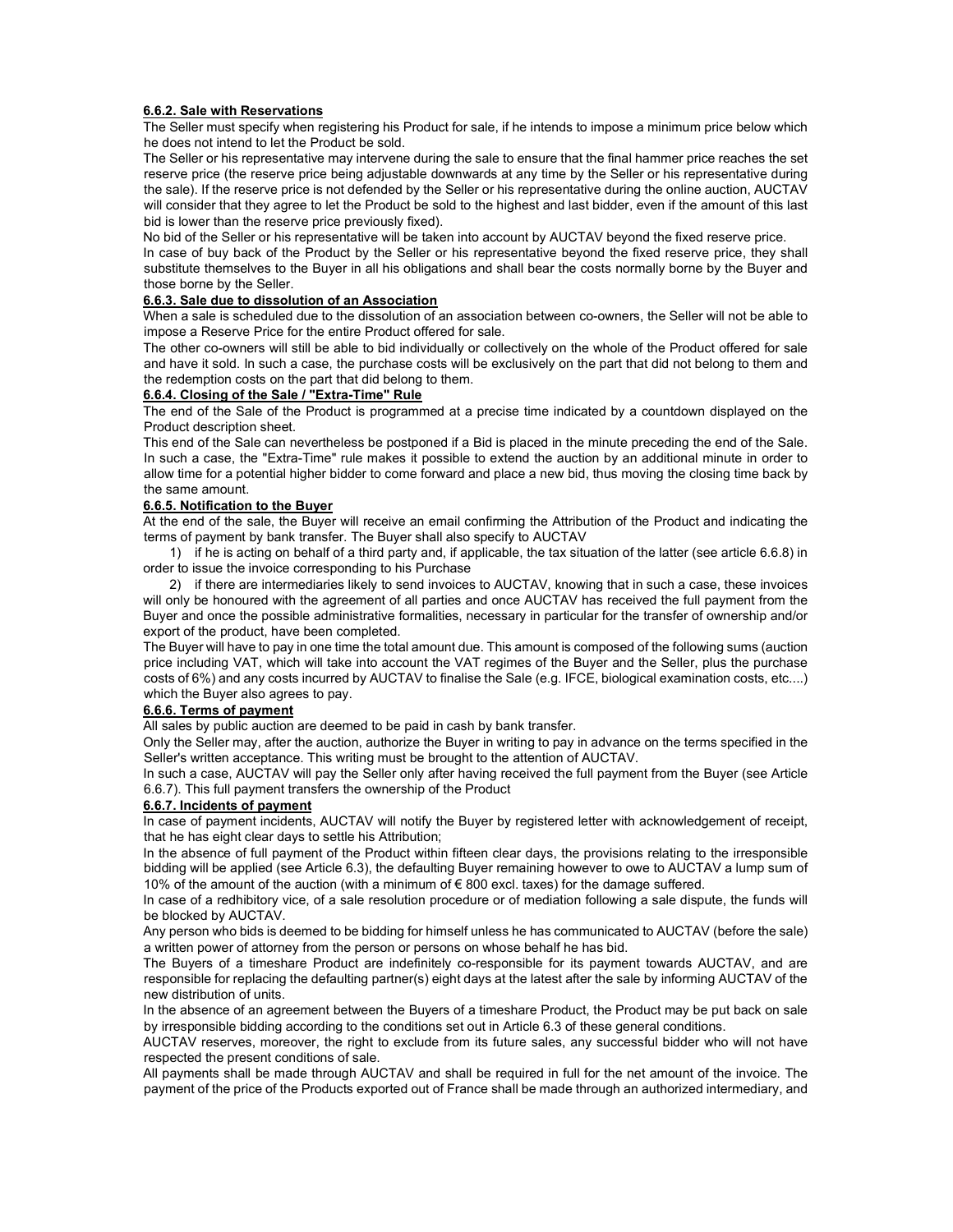to AUCTAV. It is only after full payment of the invoices that the Buyer can obtain the documents materializing his purchase.

#### 6.6.8. Reservation of ownership by the Seller

Until full payment of the amount of the Auction (plus the selling costs and miscellaneous expenses listed above) by the Buyer and the issuance of the Exit Voucher by AUCTAV (see article 6.6.9), the Product sold remains the property of the Seller.

The Buyer shall refrain from disposing of the Product by sale, pledge, lien, loan or any other divestiture until full payment of the price, costs and accessories.

Any agent undertakes to inform his principal of the existence of this clause.

The Seller shall be entitled to claim possession of the adjudicated Product wherever it may be found and in particular in a public or private place. A simple summary order to the President of the competent High Court will suffice to claim possession of the unpaid Product.

Notwithstanding the intervention of the present retention of title clause, the Buyer undertakes, as soon as the Product is awarded, to insure it with an insurance company known to be solvent to cover in particular the risks of death, accident, illness or any damage whatsoever occurring to the Product or caused by it to third parties.

# 6.6.9. Payment to the Seller

AUCTAV undertakes to pay the Seller within thirty (30) days of the delivery/acceptance of the Product by the Buyer. AUCTAV reserves the right to set off receivables and debts of the same Seller at the same time of the Attribution.

# 6.6.10. Receipt of the product by the Buyer / Delivery

After the full payment of the amount of the sale by the Buyer to AUCTAV, the latter will then issue a delivery note to the Seller, to the Buyer and possibly to the place where the Product is staying (the place where the Product is staying must not be modified by the Seller after the Product has been auctioned). The Buyer will then have a maximum of two working days to take delivery of the Product at the Stay place indicated on the Site. After this period, the Buyer will owe the Seller a daily indemnity of € 150 (excl. VAT) per day of delay, which must be paid at the latest on the day of taking possession of the Product). All transport operations (loading, unloading, driving, etc.) are carried out on behalf of and at the expense of the Buyer, in the absence of different terms and conditions agreed between the Buyer and the Seller.

# 6.6.11. Buyer's and Seller's selling expenses

a) Costs to be paid by the Buyer

In addition to the auction price payable in full, the Buyer is liable to pay AUCTAV a purchase fee corresponding to 6% of the auction price excluding taxes.

b) Costs to be paid by the Seller

In addition to the registration fees, the Seller is liable to pay AUCTAV a selling expense (sold or private sale) corresponding to:

- For gallop: 6% of the auction price excluding taxes, including the commission of the intermediary.
- For trotting: 2% of the auction price excluding taxes.

However, in case of buy back of the Product by the Seller, the latter will owe AUCTAV an indemnity equal to 2% of the estimated value of the Product or of the price reached by the auctions during the buy back.

- The commission rates for intermediaries will be as follows:
- For gallop: 5% (excl. VAT) of the auction price, included in the Seller' selling expense
	- For trotting, in addition to the Seller' selling expense:

o 8,34% (excl. VAT), subject to VAT for intermediaries registered, of the auction price for Horses in training, foals and yearlings

o 4,17% (excl. VAT), subject to VAT for intermediaries registered, for mares, stallions and stallion shares

This commission will therefore be a maximum amount including taxes of 5% or 10% for French taxable persons, depending on the product.

These commissions shall be deducted from the sums due to the Seller in the event that an intermediary has been declared following the auction (in accordance with the conditions set out in Article 6.6.4 2) of these general conditions)

# 6.6.12. Value Added Tax

The Product is sold either with or without VAT, but in any case, the Auction price is understood to be exclusive of VAT. The regime of each Product listed in the catalogue is indicated under the Seller's responsibility. The VAT will be calculated on the amount of the auction plus the purchase costs. The methods of calculating VAT give rise to 8 cases:

- The Buyer is French and subject to VAT: VAT is charged on the entire sale price (recoverable VAT)
- The Buyer is subject to VAT in an EU Member State other than France, provides his intra-community identification number and the Product is delivered in an EU Member State: exemption from VAT. (presentation of the proof of export is compulsory)
- The Buyer is subject to VAT in an EU Member State other than France, provides his intra-Community identification number and the Product remains in France: VAT is charged. (V.A.T. recoverable from the French tax authorities)
- The Buyer is not subject to VAT either in France or in another EU Member State: VAT is invoiced. (nonrecoverable VAT).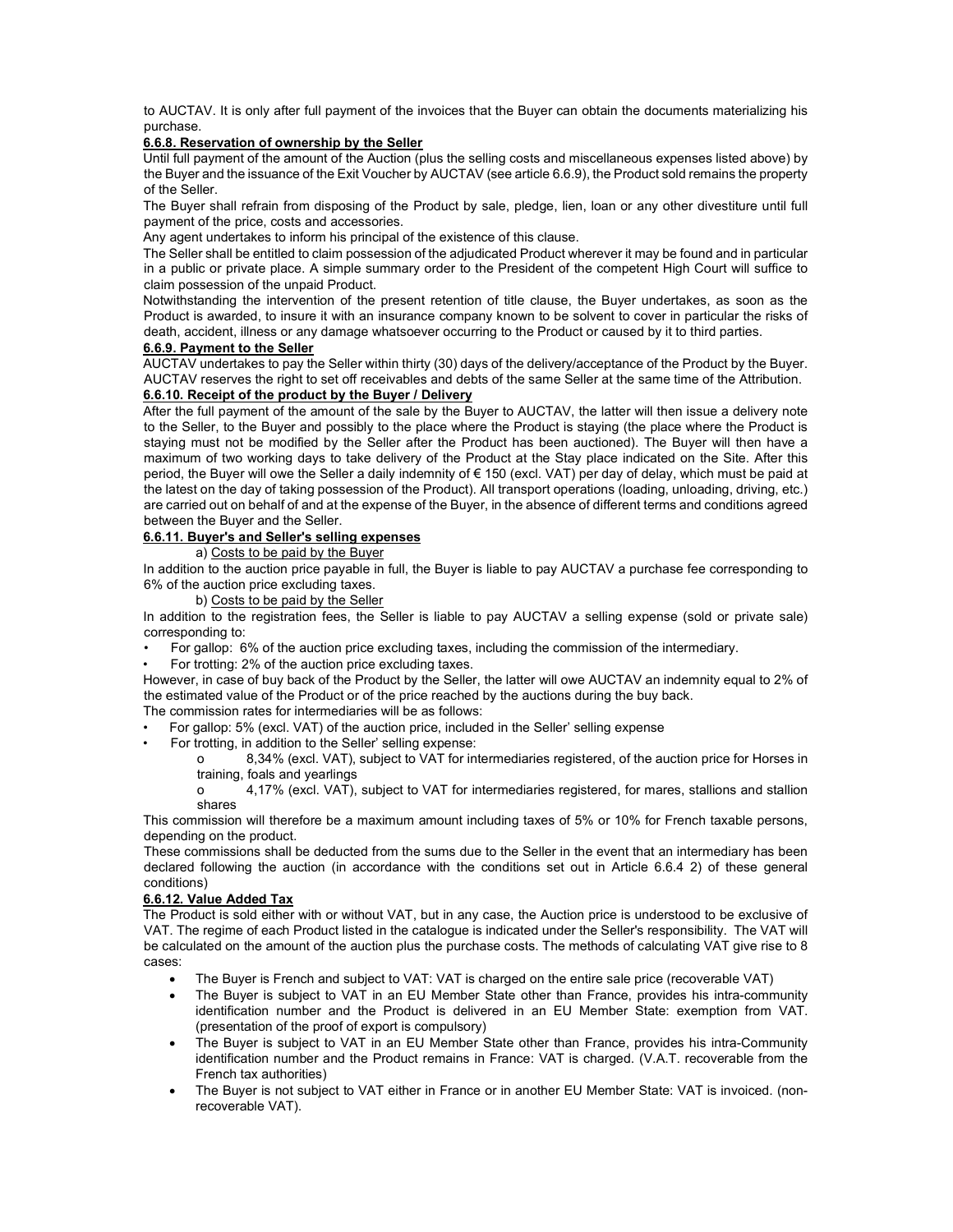- The Product is exported outside the E.U.: payment of a 20% VAT deposit refunded upon presentation of an official exit document.
- exemption from VAT on presentation of the customs document certifying the export.
- The Product is exported immediately to an EU country
	- a) If the Buyer is subject to VAT in his country of residence, his European VAT number shall be communicated to AUCTAV under this condition only: VAT exemption. This number will appear on the sales invoice.
	- b) If the Buyer is not subject to VAT in his country of residence: invoicing of 20% on top of the Attribution price plus the purchase costs
- Special case: The Product is temporarily imported (TVAD)
	- a) The Buyer is a resident: 20% of the price of the Attribution is invoiced, regardless of the Buyer's tax regime (VAT is recoverable for taxable persons under the legal conditions of common law).
	- b) The Buyer is non-resident and wishes to keep the Product as a temporary import: no VAT is charged, but the transfer costs of the temporary import are at the Buyer's expense.
	- c) The Buyer is foreign (EU or non-EU) and wishes to re-export the Product: no VAT is charged.

# 7. Rescission of Sale

If the Buyer has not had access to the veterinary file of the Product or has not had the Product clinically examined by the veterinarian of its choice (see article 5.3) and if, within 30 days following the delivery/acceptance of the Product, the Buyer considers that a hidden vice affects the Product, the Buyer shall inform the Seller that it intends to resort to an amicable expert appraisal in order to assess the merits of its claim.

This expertise will be carried out immediately by a veterinary expert approved by both parties or, failing that, appointed by AUCTAV. The duration of the operations may not be invoked by the Seller as a reason for inadmissibility of any subsequent action. The parties may undertake to accept the conclusions of the said expert, except in the case of a formal defect.

In all circumstances, the action for rescission of the sale initiated by the Buyer must be directed directly against the Seller whose name will be provided by AUCTAV. The action for rescission must imperatively be initiated within one month from the receipt of the amicable expert's report.

No claim, even in case of redhibitory vice, is admissible if the Buyer has not paid the total amount of his purchase. In case of redhibitory vice or dispute the funds will be blocked at AUCTAV.

Except in the case of a wild bid as provided for in Article 6.3 of these general terms and conditions, any Seller shall be obliged, in case of cancellation of the sale for any reason whatsoever, to reimburse to the Buyer the costs and fees of the sale as well as all expenses incurred by the Buyer for the preservation of the disputed Product. In any case, the action for cancellation of sale cannot involve AUCTAV which cannot be held responsible.

#### 8. Privacy Policy and respect of Personal Data

The personal data concerning the User collected on the Site when creating an Account and/or using the Service are recorded and processed by AUCTAV, in compliance with the applicable laws and regulations and, in particular, the Regulation (EU) 2016/679 of the European Parliament and of the Council applicable as of 25 May 2018 (known as the "GDPR") and the amended Law n°78-17 of 6 January 1978, known as the "Data Protection Act".

The User agrees that AUCTAV may share his data and their updates with any entity of the AUCTAV group or with its service providers, prescribers and/or subcontractors. The User agrees to receive by Internet, SMS, or any other media, commercial prospecting mails. The list of entities likely to benefit from information communications will be transmitted upon request to AUCTAV. The User has at any time, free of charge (the stamp costs being reimbursed), a right of access, rectification, opposition, deletion and portability of personal data provided as well as the right to withdraw his consent at any time by sending his request to the company AUCTAV Les Rouges Terres 61390 SAINT LEONARD DES PARCS (email: contact@auctav.com)

#### 9. Intellectual Property Rights

The brands, logos, signs and any other Content of the Site are protected by the French Intellectual Property Code and more particularly by copyright.

The User shall not reproduce, represent, extract, or use in any way whatsoever all or part of the Site or its Content, and in particular the Catalogues, without having obtained prior written authorization from AUCTAV, under penalty of having legal action for infringement taken against it.

### 10. Limits of Responsibilities

AUCTAV is only responsible for the provision of the Service but shall in no case be held responsible for any damage resulting from the use of the Service by the User and/or the conclusion of a transaction on the Site. In particular, AUCTAV will never be held responsible for damages related to the conclusion of a sales contract between a Buyer and a Seller, especially if the contract turns out to be unfavourable to the Buyer or if the Product is sold at a price lower than the expected price. If AUCTAV's responsibility should be retained for the provision of the Service, it will be limited to the net amount of the invoice of the auction fees that AUCTAV receives in the framework of the mission carried out by it. In any case, AUCTAV's liability will remain limited to the amount covered by its civil and professional